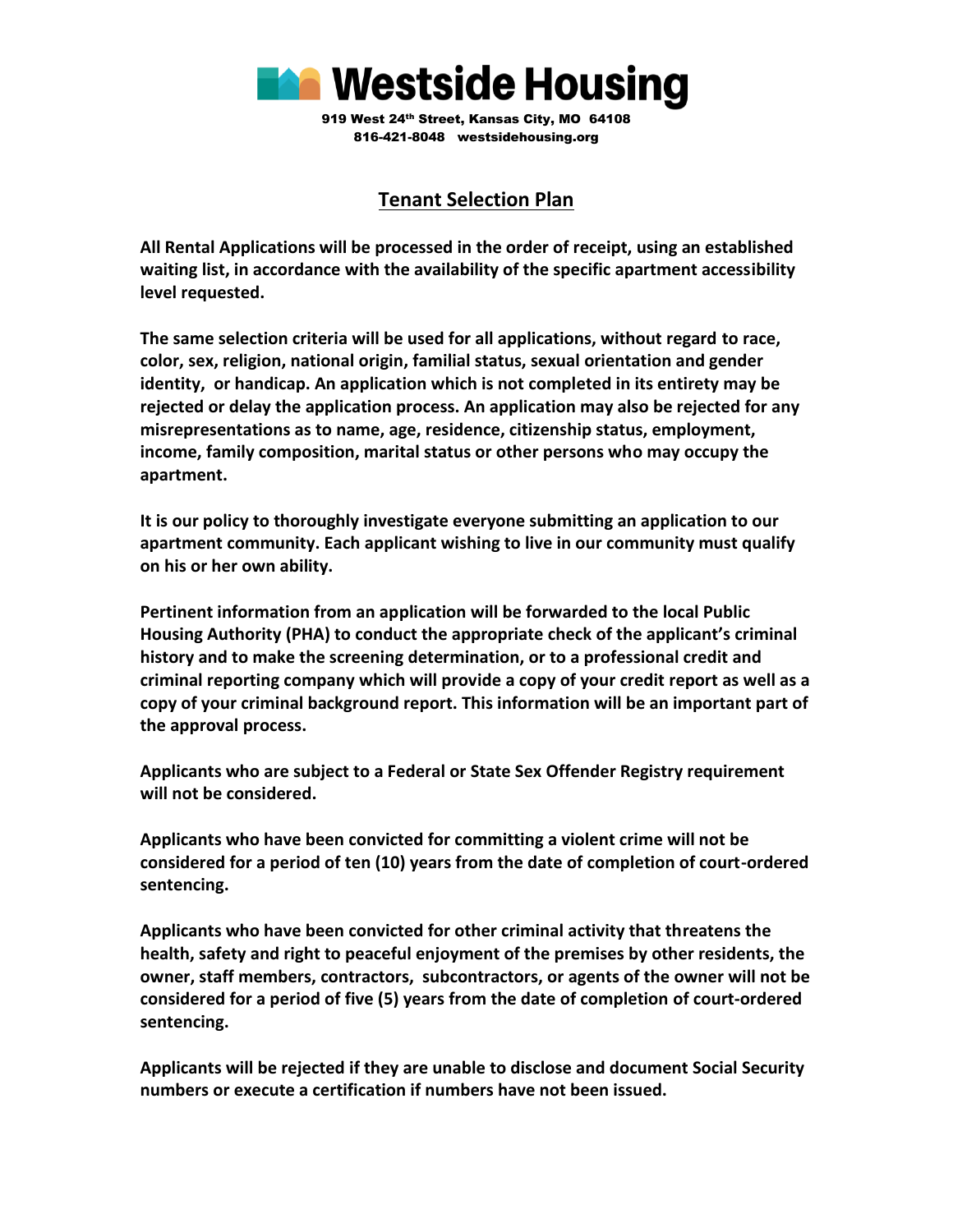

**Management has established standards to prohibit the admission of applicants if there is reasonable cause to believe that a household member's abuse or pattern of abuse of alcohol may threaten the health, safety or right to peaceful enjoyment of the premises by other tenants or staff members.** 

**An applicant must first qualify within the income requirements established by the LIHTC program or for the type of program they are offered. In addition to income requirements and family size, other selection criteria will include, but is not limited to:**

- **Must be at least 18 years of age.**
- **Demonstrated the ability to pay rent on time and meet the requirements of tenancy**
- **Past Rental History – Rental history will be checked to include nonpayment of rent, failure to cooperate with the applicable recertification procedures, violation(s) of house rules and regulations, violation(s) of lease, history of disruptive behavior, housekeeping habits, termination of assistance for fraud, previous evictions, evictions or convictions involving the illegal manufacture or distribution or use of controlled substances.**
- **Credit References – Credit checks are used on applicants to assist management in knowing how much an individual may owe which could it impossible to pay rent in a timely manner. However, lack of credit history (as opposed to poor credit history) is not sufficient justification to reject an applicant. All employment must be verified.**
- **Criminal Activity – Inquiry will be made of each applicant to determine whether the applicant or other member of the household is currently an illegal user of controlled substance(s) or whether the applicant or member of the household has been convicted of the illegal manufacture or distribution or use of a controlled substance, or any other criminal activity of any kind. The owner will attempt to verify the accuracy of the information provided by the applicant or screening service by consulting a third party (e.g. law enforcement agency).**
- **Income Limits – Income limits based on number of family members.**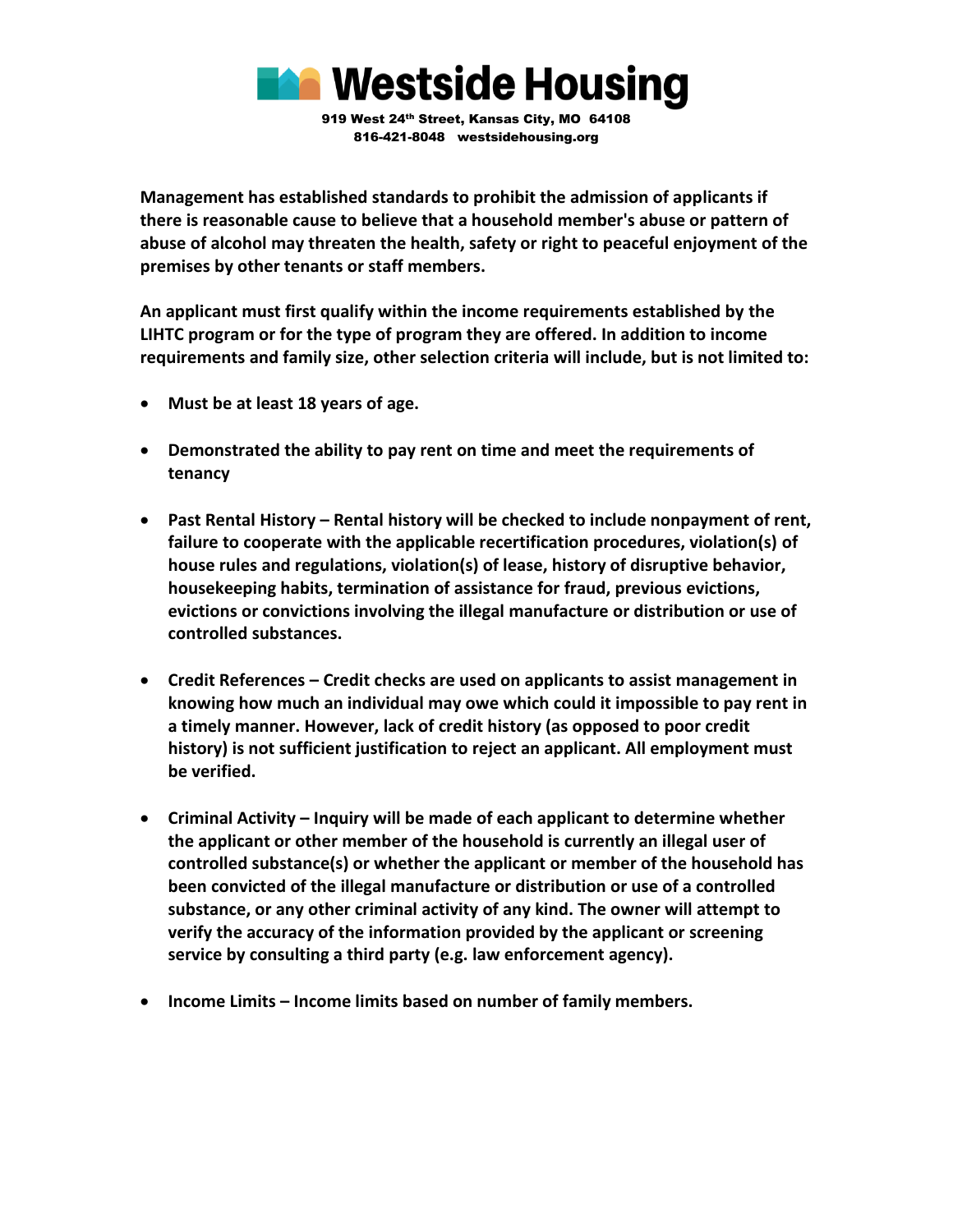

## **EACH OF THE FOLLOWING CRITERIONS APPLIES TO:**

- **Accepting and processing applications**
- **Selecting tenants from eligible applicants on the waiting list**
- **Assigning available units**
- **Certifying and recertifying eligibility for assistance**
- **All other aspects of continued occupancy**

**Taking/Processing Application – Applications are accepted by mail, fax,email or hand delivered Monday through Friday from 9am to 5pm.**

- **Applications must be complete in their entirety at the time of receipt to be considered.**
- **Management will review the application and make a preliminary eligibility determination.**

**The applicant is rejected if the household is clearly ineligible The application is added to the waiting list if the household appears to be eligible**

• **Potentially eligible and acceptable applicants for whom the appropriate unit is not available will be placed on a waiting list and informed 1) that they will be contacted when an appropriate unit becomes available and 2) approximately how long it will take for that unit to become available.**

• **The waiting list may be closed when the average wait is excessive. Public notification of the closing of the waiting list will be done in accordance with the Affirmative Fair Housing Marketing Plan.**

• **Management will offer units with special accessibility features first to families including persons with disabilities requiring such features.**

**Management will not skip over an applicant who has reached the top of the waiting list and has indicated the need for accommodations for a disability when only nonaccessible units are available. Management will give the household the opportunity to decide whether a unit meets the needs of the household members. If the household elects to move into a non-accessible unit, it will be agreed upon that the household will have the option, at its own expense, to transfer into an accessible unit when such a unit becomes available. It will also be understood that no structural changes will be made to the non-accessible unit to make it accessible to persons with a disability.**

**Unit Transfers – A household that expresses the need to transfer from one unit to another will have the option to do so only one (1) time, and at its own expense after the first year of residency at Westside Housing. Rental payment must be paid on-time for the term of the lease to be considered for a transfer.**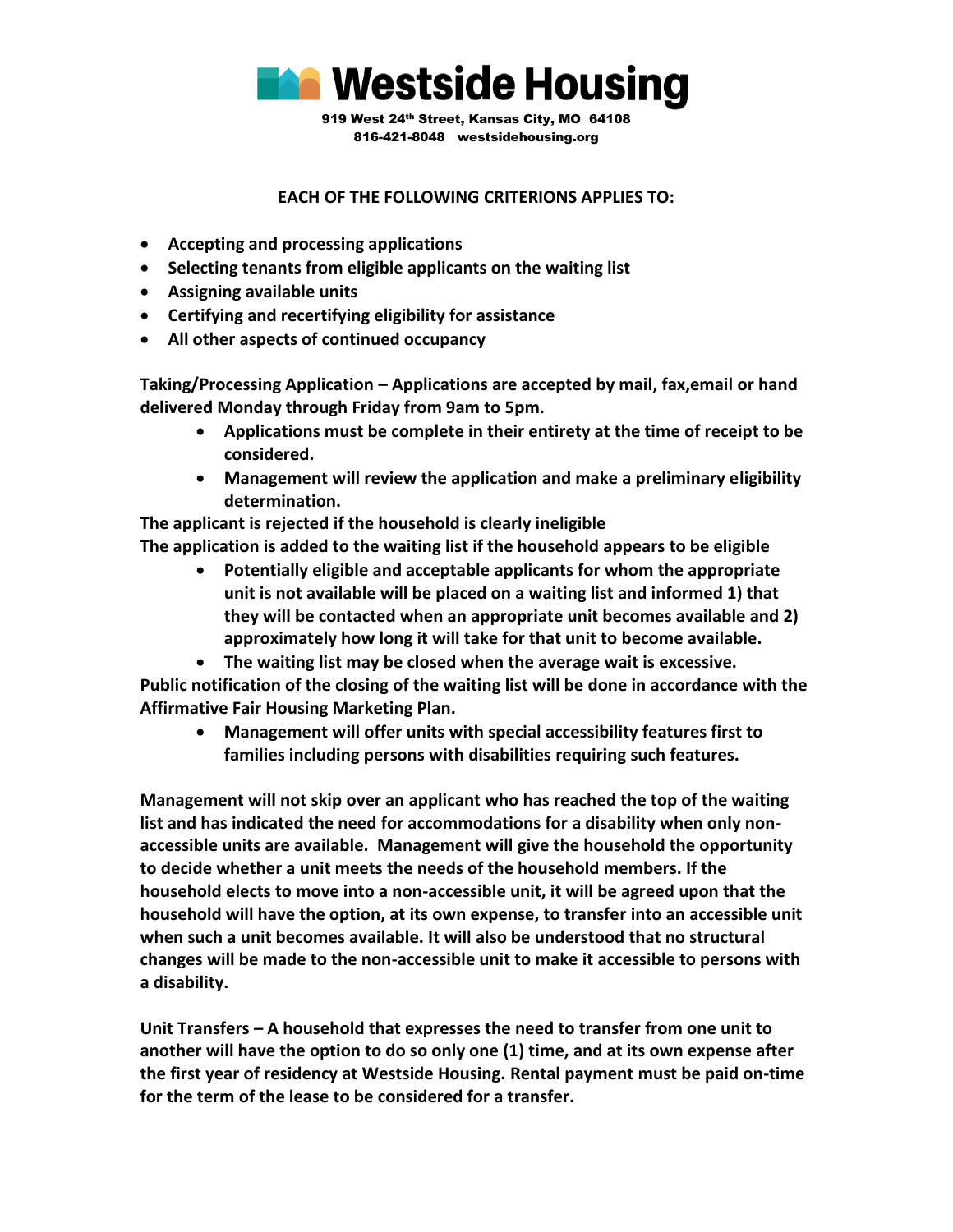

**Preferences – Preferences affect only the order of applicants on the waiting list. They do not make anyone eligible who is not otherwise eligible. Management will apply preferences to applicants on the waiting list in the following order:**

- **Statutory Preferences**
- **HUD Regulatory Preferences**
- **State and Local Preferences**
- **Owner Adopted Preferences**

**Statutory Preferences – Preference will be given to applicants who have been displaced by government action or by a Presidentially declared disaster.**

**HUD/Regulatory Preferences – Preference may be given to military personnel and military families. A military family is one in which the head, co-head or spouse is a member of the military. This definition includes the remaining family members in a unit when the head, co-head or spouse is away on military duty.**

**Owner Adopted Preferences – Preference will be given to current residents needing unit transfer for reasonable accommodation under the ADA or for a medical reason.**

**Verification of Preferences – Because applicants will be promptly notified in writing of the reason for their rejection and of their right to respond in writing or request a meeting within fourteen (14) days of their rejection. A staff member who was not involved in the decision to deny the application would conduct such a meeting. The applicant would be notified in writing as to whether or not the owner's position has changed within five (5) days of the meeting.** 

**Application Interview – Prior to admission, management will interview the applicant. The interview will serve to:**

- **Update application interview;**
- **Explain government requirements;**
- **Obtain and review information on family income, composition and assets;**
- **Obtain signatures on verification forms including asset disposed of for less than fair market value;**
- **Obtain declaration of citizenship and consent forms for verification of eligible immigration status;**
- **Require all family members age six (6) and older to disclose and document Social Security numbers or sign a certification that no SSN has been issued;**